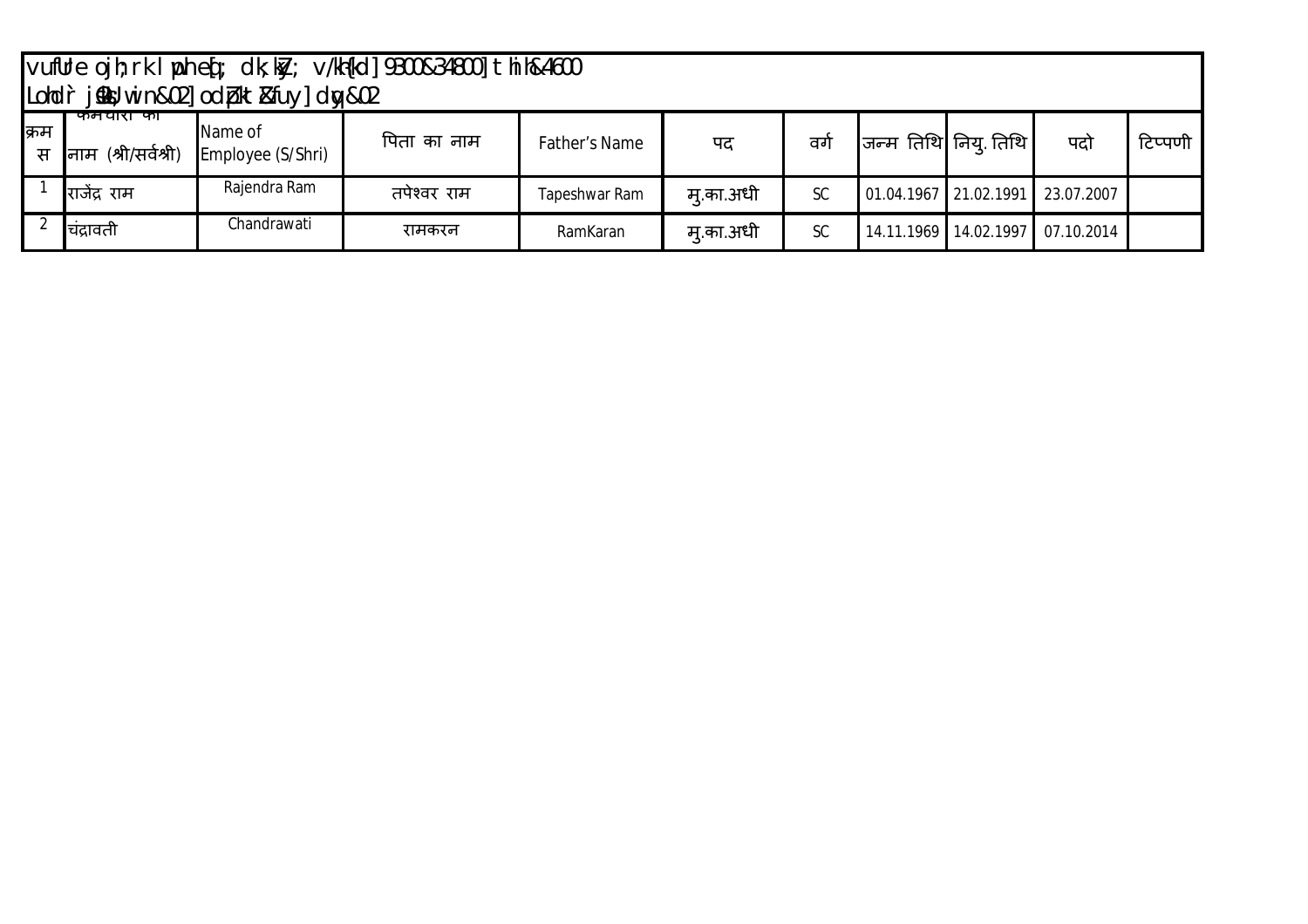|            |                                    | Lohdr j&W win&05] odbkt&fuy] dw&05 | vufUre ojh; rk I ph dk; ky; v/kh{kd] 9300&34800] thih&4200 |                  |        |           |            |                       |            |         |
|------------|------------------------------------|------------------------------------|------------------------------------------------------------|------------------|--------|-----------|------------|-----------------------|------------|---------|
| क्रिम<br>स | कर्मचारी का<br>नाम (श्री/सर्वश्री) | Name of<br>Employee (S/Shri)       | पिता का नाम                                                | Father's Name    | पद     | वगे       |            | जन्म तिथि निय् तिथि   | पदो        | टिप्पणी |
|            | राम कुमार गुप्ता                   | Ram Kumar Gupta                    | जगन्नाथ गुप्ता                                             | Jagnnath Gupta   | का.अधी | <b>UR</b> | 08.08.1974 | 12.08.1992            | 02.02.2007 |         |
|            | राज कुमार<br>बाजपेयी               | Raj Kumar Bajpey                   | स्व बी.के. बाजपेयी                                         | Late B.K. Bajpey | का.अधी | UR.       | 30.10.1967 | 25.5.1996             | 02.02.2007 |         |
|            | अरविंद कुमार                       | Arvind Kumar                       | स्व. के.राम                                                | Late K.Ram       | का.अधी | <b>SC</b> |            | 08.10.1973 29.09.1997 | 01.11.2013 |         |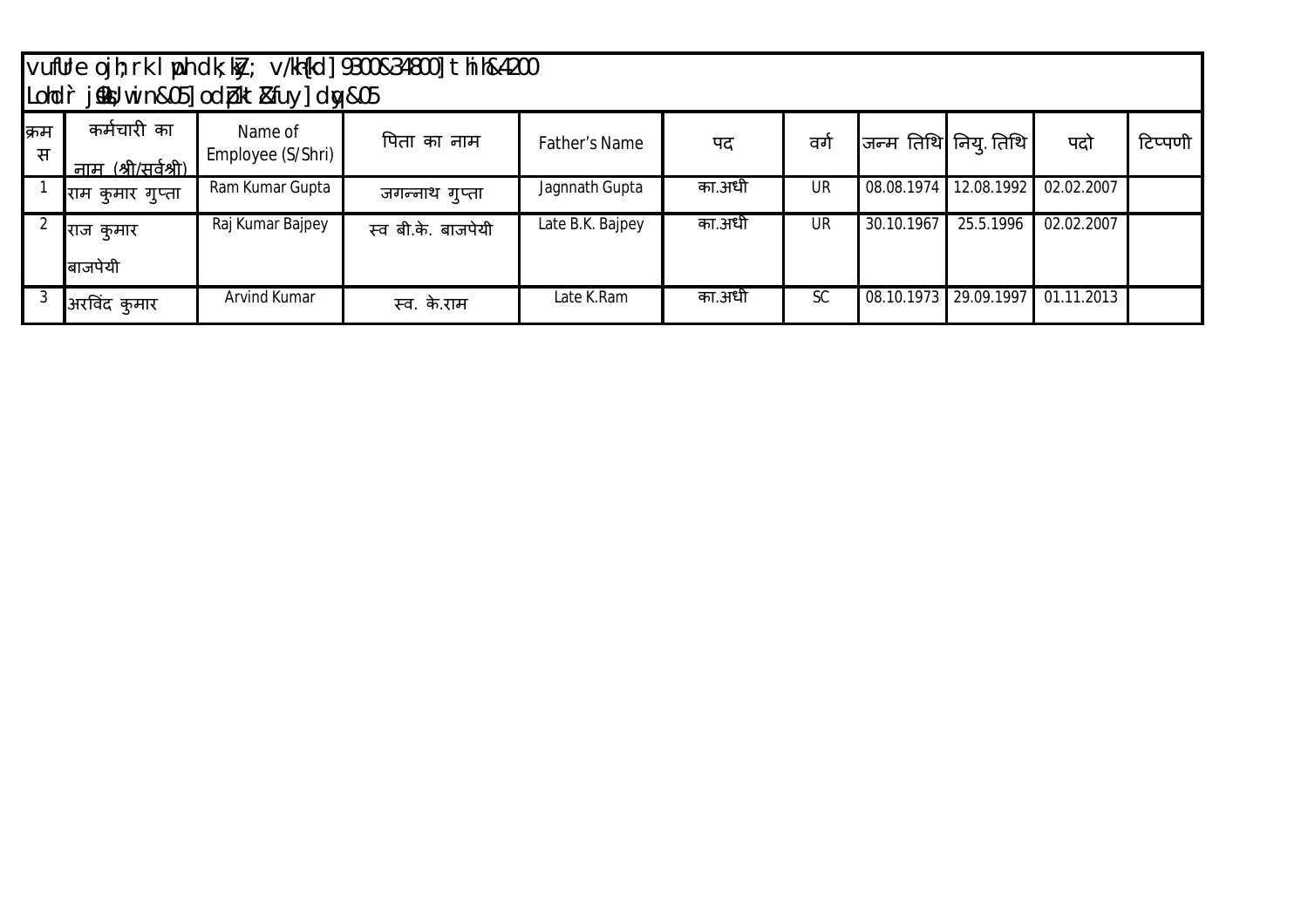|            |                                    |                                       |                  |                    |           |     |                       |                       |            | vufUre ojh; rk I poh ofj fyfid] 5200&20200] thih&2800<br>Lohdr j&W win&01] odbkt&fuy] dw&01 |  |  |  |  |  |  |  |  |  |  |
|------------|------------------------------------|---------------------------------------|------------------|--------------------|-----------|-----|-----------------------|-----------------------|------------|---------------------------------------------------------------------------------------------|--|--|--|--|--|--|--|--|--|--|
| क्रिम<br>स | कर्मचारी का<br>नाम (श्री/सर्वश्री) | Name of<br>Employee (S/Shri)          | पिता का नाम      | Father's Name      | पद        | ਕਗੇ | जन्म तिथि निय् तिथि । |                       | पदो        | टिप्पणी                                                                                     |  |  |  |  |  |  |  |  |  |  |
|            |                                    | संजय कुमार मिश्रा Sanjay Kumar Mishra | स्व श्याम नारायन | Late Shayam Naryan | ofj-fyfid | UR  |                       | 15.03.1974 19.11.1993 | 10.07.2009 |                                                                                             |  |  |  |  |  |  |  |  |  |  |
|            | आलोक रजन                           | Alok Ranjan                           | नद लाल           | Nand Lal           | ofj-fyfid | SC  |                       | 15.07.1989 21.09.2006 | 19.08.11   |                                                                                             |  |  |  |  |  |  |  |  |  |  |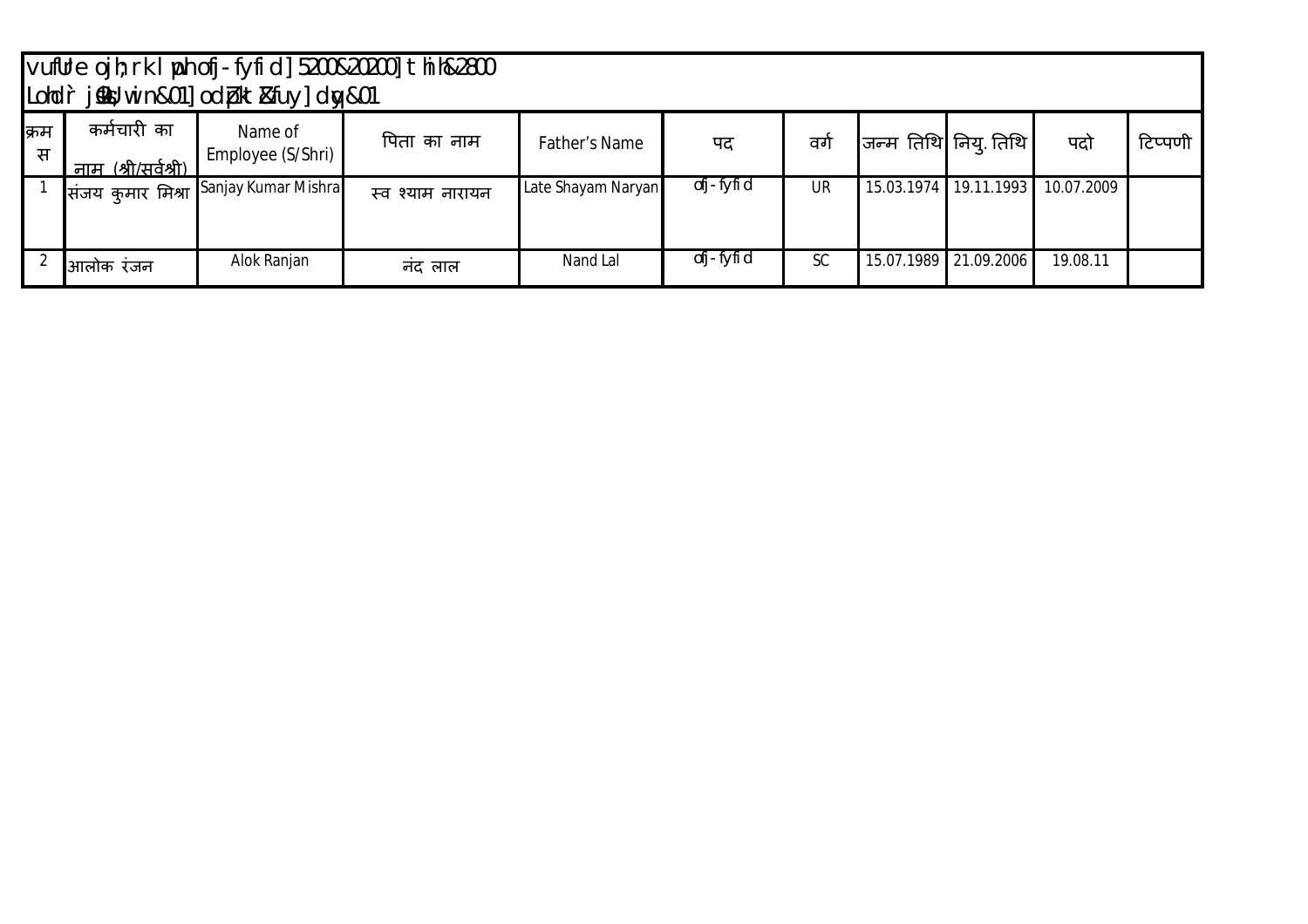|                         |                                           | vufUre ojh; rk   ph fyfid] 5200&20200] thih&1900<br> Lohd`r j‱; win&01] odpkt&fuy] dw&01 |                                                           |                         |            |           |            |                         |            |         |
|-------------------------|-------------------------------------------|------------------------------------------------------------------------------------------|-----------------------------------------------------------|-------------------------|------------|-----------|------------|-------------------------|------------|---------|
| क्रम<br>स               | कर्मचारी का<br><u>नाम (श्री/सर्वश्री)</u> | Name of<br>Employee (S/Shri)                                                             | पिता का नाम                                               | <b>Father's Name</b>    | पद         | वर्ग      |            | जन्म तिथि नियु तिथि     | पदो        | टिप्पणी |
| $\overline{1}$          | विकाश कुमार                               | Vikash Kumar                                                                             | रमेश चंद्र सिंह                                           | Ramesh Chandra<br>Singh | fyfi d     | <b>UR</b> | 10.01.1989 | 30.09.11                | 30.09.11   |         |
| Lohdr                   |                                           | j‱;win&06]odbkt&fuy]dw&06                                                                | vufUre ojh; rk   ph eq: y& v/kh{kd] 9300&34800] thih&4600 |                         |            |           |            |                         |            |         |
| क्रम<br>स               | कर्मचारी का<br>नाम (श्री/सर्वश्री)        | Name of<br>Employee (S/Shri)                                                             | पिता का नाम                                               | <b>Father's Name</b>    | पद         | वर्ग      |            | जन्म तिथि निय् तिथि     | पदो        | टिप्पणी |
| $\overline{\mathbf{1}}$ | आर. के. सक्सेना                           | R. K. Saxena                                                                             | डी.एम.एल. सक्सेना                                         | D.M.L. Saxena           | eq y& v/kh | <b>UR</b> | 03.12.1956 | 26.10.1979              | 11.10.2002 | AGC/Div |
| $\overline{2}$          | पी.के. शर्मा                              | P.K. Sharma                                                                              | डी.आर. षरम                                                | D.R. Sharama            | eq y& v/kh | <b>UR</b> | 04.04.1958 | 25.06.1984              | 01.11.2003 | JHS/Div |
| $\mathbf{3}$            | सुशील चार्ल्स<br>जान्सन                   | <b>Susheel Chalrs</b><br>Joansan                                                         | लेट एम. ज़ोअन्सन                                          | Late M. Joansan         | eq yi v/kh | <b>UR</b> | 09.10.1961 | 20.08.1986              | 01.11.2003 | ALD/Div |
| $\overline{4}$          | प्रदीप राज दयाल                           | Pardeep Raj Dayal                                                                        | राज दयाल                                                  | Raj Dayal               | eq y& v/kh | <b>ST</b> | 07.02.1965 | 12.2.1992               | 29.12.2011 | JHS/Div |
| 5                       | अमर सिंह गौतम                             | Amar Singh Gautam                                                                        | आर.एस. गौतम                                               | R.S. Gautam             | eq y& v/kh | SC        | 01.02.1979 | $\overline{12.01.2006}$ | 29.12.2011 | ALD/Div |
| 6                       | अली शहीद काजिम                            | Ali Shahid Kajim                                                                         | सैयद ए हैदर                                               | Seeyad A Heedar         | eq yi v/kh | <b>UR</b> | 27.06.1965 | 12.03.1996              | 01.11.2013 | JHS/Div |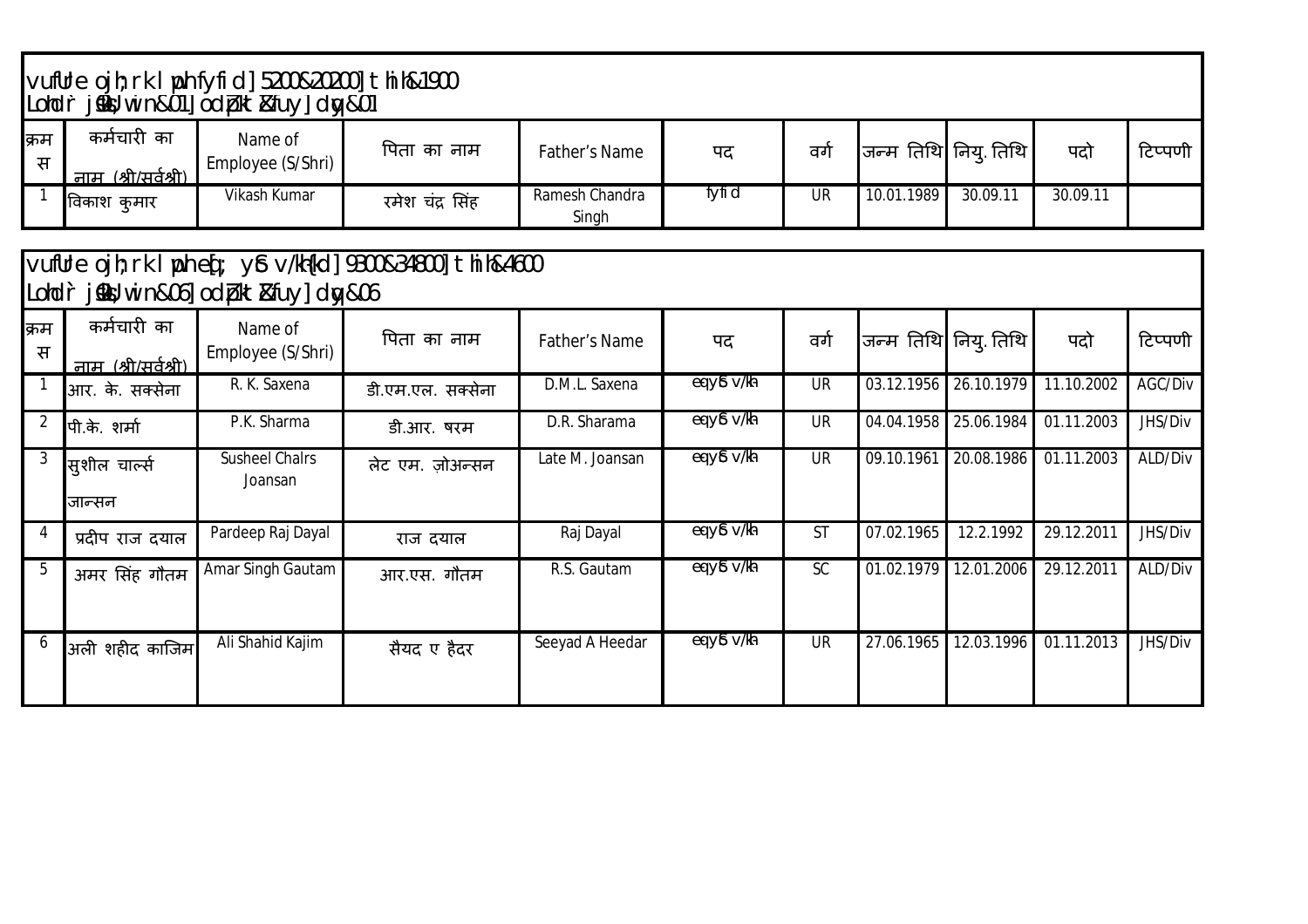## vufUre ojh;rk I ph y£ v/kh{kd] 9300&34800] thih&4200 Lohd`r j‱l;win&08] od (pkt&fuy] dw&08

|           |                                           | $\mathsf{L}$                          |                   |                          |                       |           |                       |                          |                          |         |
|-----------|-------------------------------------------|---------------------------------------|-------------------|--------------------------|-----------------------|-----------|-----------------------|--------------------------|--------------------------|---------|
| क्रम<br>स | कर्मचारी का<br><u>नाम (श्री/सर्वश्री)</u> | Name of<br>Employee (S/Shri)          | पिता का नाम       | <b>Father's Name</b>     | पद                    | वर्ग      |                       | जन्म तिथि निय् तिथि      | पदो                      | टिप्पणी |
|           | डेविड नवीन<br>तिवारी                      | Devid Naveen Tiwari तेट निर्मल तिवारी |                   | Late Nirmal Tiwari       | $y\$ $v/\hbar$        | <b>UR</b> | 30.09.1969 04.02.1991 |                          | 25.05.2002               | ALD/Div |
|           | राजेश कचन                                 | Rajesh Kachan                         | भाग्वत कचन        | Bhagvat Kachan           | $y\$ $v/\hbar$        | <b>UR</b> | 06.01.1975            | 05.02.2000<br>13.12.2005 | 13.12.2005               | JHS/Div |
| 3         | शिव सागर साव                              | Shiv Sagar Saw                        | महेंद्र साव       | Mahendra Sav             | yê v/kh               | <b>UR</b> | 25.12.1973            | 22.02.2006               | 22.02.2006               | ALD/Div |
|           | उमेश कुमार भारती                          | Umesh Kumar Bharti  श्रज जी पासवान    |                   | Shraj Ji Pashwan         | yê v/kh               | <b>SC</b> |                       | 02.04.1976 11.05.2005    | 30.05.2008               | ALD/Div |
| 5         | अजय तिवारी                                | Ajay Tiwari                           | मोहन लाल तिवारी   | Mohan Lal Tiwari         | yê v/h                | <b>UR</b> | 18.05.1973            | 30.09.1998               | $\overline{04.07}$ .2008 | JHS/Div |
| b         | ऊमग विजय                                  | Umag Vijay                            | स्व. कल्पनाथ सिंह | Late Kalpnath Singh      | yê v/kh               | <b>UR</b> | 08.06.1976            | 08.06.2005               | 15.06.2010               | ALD/Div |
|           | सुधिर कुमार प्रसाद                        | Sudhir Kumar Prasad                   | चंद्रशेखर प्रसाद  | Chandrashekhar<br>Prasad | $y\$ v/ $\frac{1}{2}$ | OBC       | 01.10.1975            | 29.11.2013               | 12.12.2013               | JHS/Div |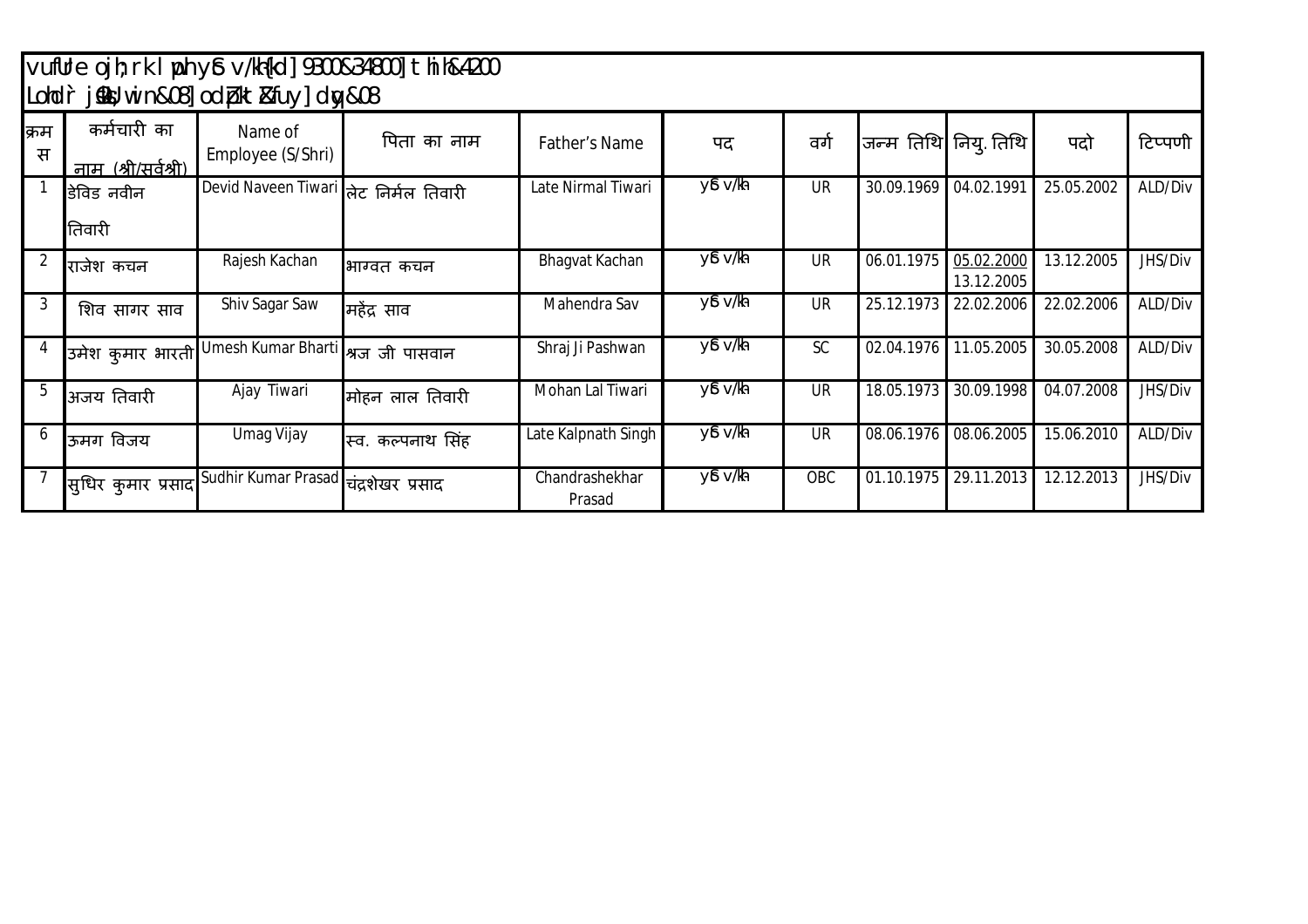|            | vufUre ojh; rk I ph y£ I gk; d] 5200&20200] thih&2800<br>Londr jskt; win&07]odbkt&fuy]dw&07 |                              |             |               |    |    |  |                       |     |         |  |  |
|------------|---------------------------------------------------------------------------------------------|------------------------------|-------------|---------------|----|----|--|-----------------------|-----|---------|--|--|
| क्रिम<br>स | कर्मचारी का<br>नाम (श्री/सर्वश्री)                                                          | Name of<br>Employee (S/Shri) | पिता का नाम | Father's Name | पद | ਕਾ |  | जन्म तिथि नियू तिथि । | पदो | टिप्पणी |  |  |
|            | dkbldebkjhfQMjdMjeamiyC/k ugh gA                                                            |                              |             |               |    |    |  |                       |     |         |  |  |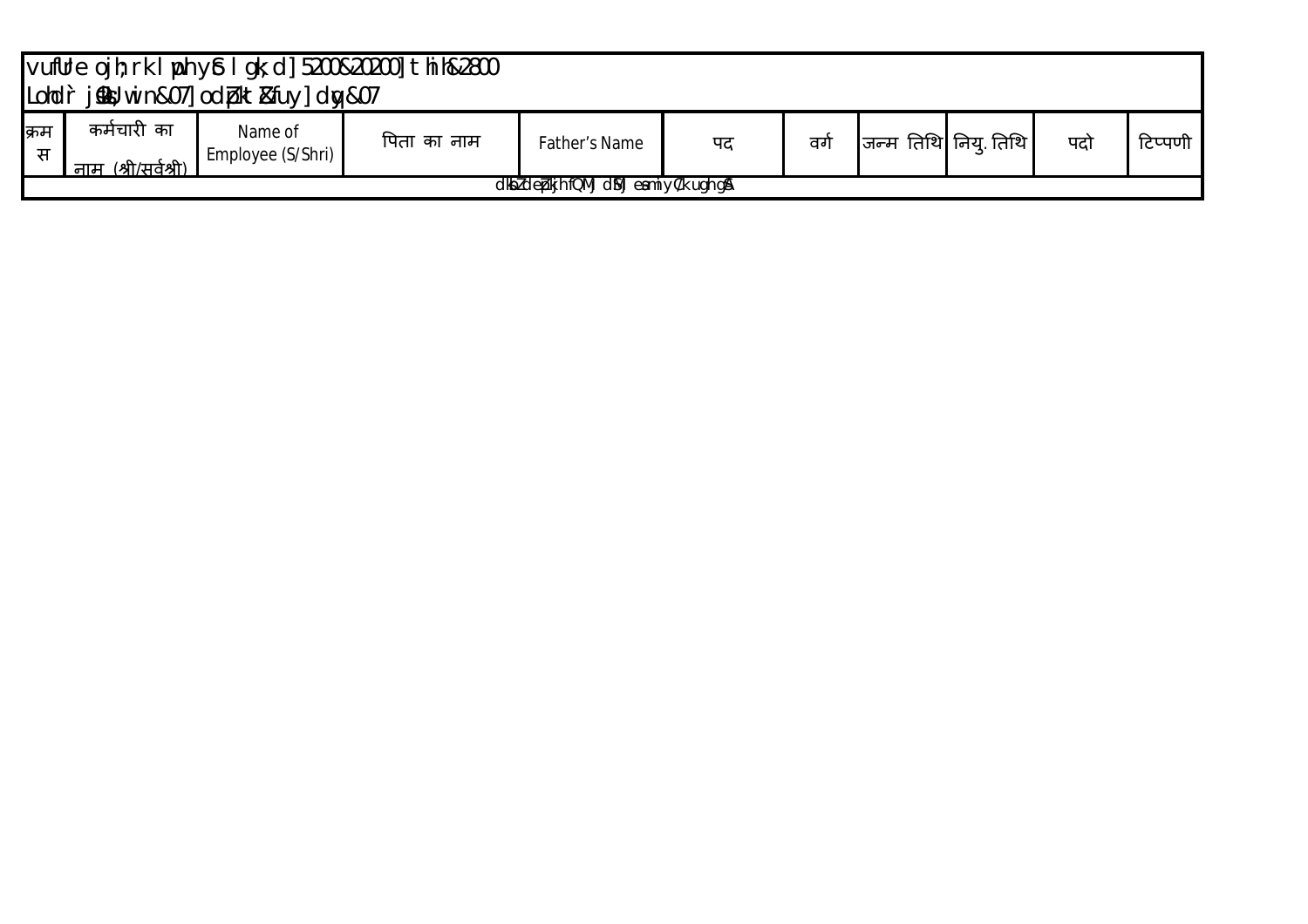|           | vufUre ojh; rk I ph y£ I gk; d] 5200&20200] thih&2400<br>Londr jskt; win&01]odbkt&fuy]dw&01 |                              |             |                      |    |     |                       |  |     |         |  |  |
|-----------|---------------------------------------------------------------------------------------------|------------------------------|-------------|----------------------|----|-----|-----------------------|--|-----|---------|--|--|
| क्रम<br>स | कर्मचारी का<br>नाम (श्री/सर्वश्री)                                                          | Name of<br>Employee (S/Shri) | पिता का नाम | <b>Father's Name</b> | पद | ਰਹੀ | जन्म तिथि नियु तिथि । |  | पदो | टिप्पणी |  |  |
|           | dkbldebkjhfQMjdMjeamiyC/k ugh g&                                                            |                              |             |                      |    |     |                       |  |     |         |  |  |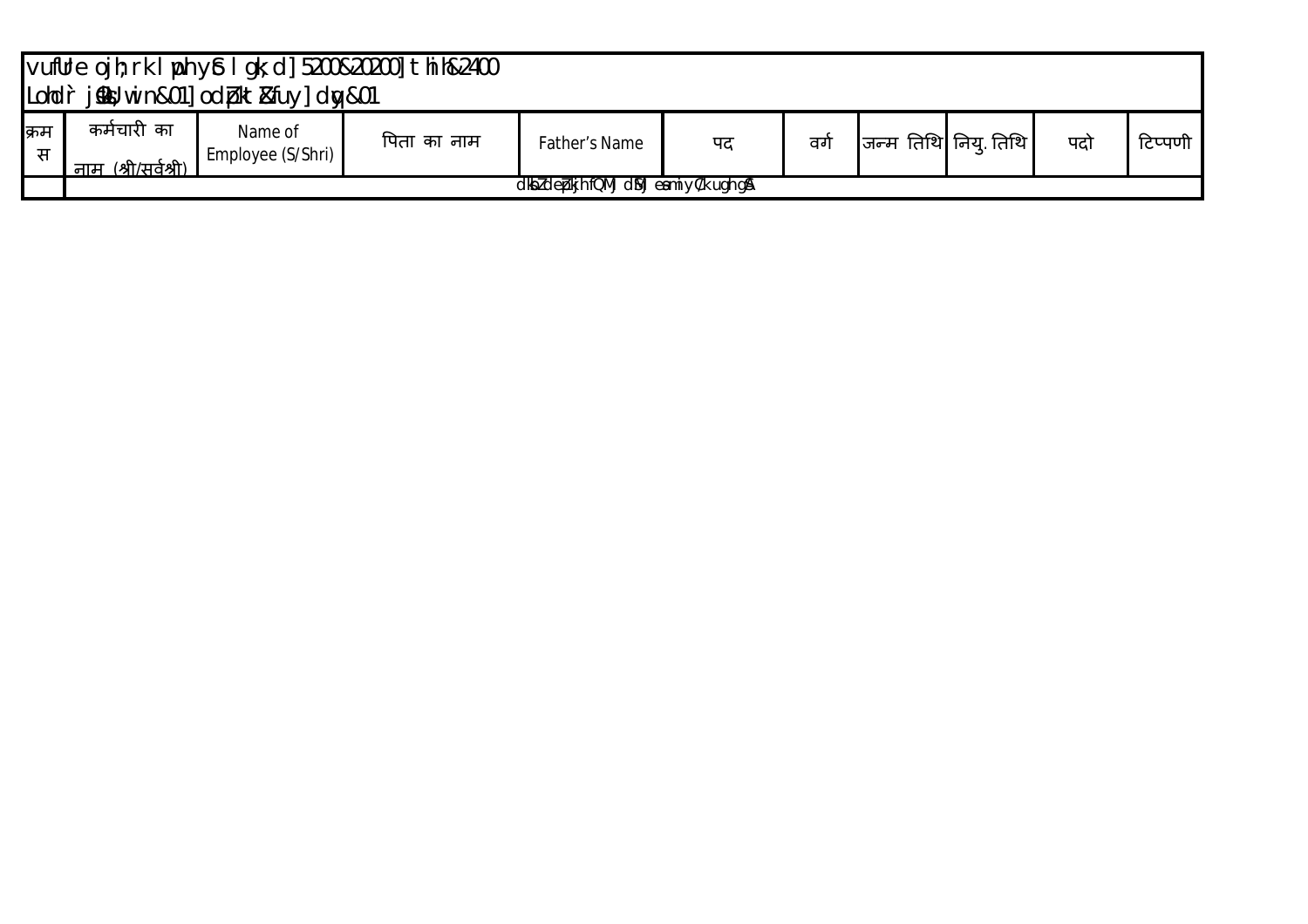## vufUre ojh;rk lph y£ lgk;d] 5200&20200] thih&2000 Lohd`r j‱l;win&01] od pkt&fuy] dw&01

|           |                                           | LUINI JANU, III HOLU JUULUN LOKUU YJUULUN OLU |                   |                      |                       |           |                     |            |                                          |                                                                    |
|-----------|-------------------------------------------|-----------------------------------------------|-------------------|----------------------|-----------------------|-----------|---------------------|------------|------------------------------------------|--------------------------------------------------------------------|
| क्रम<br>स | कर्मचारी का<br><u>नाम (श्री/सर्वश्री)</u> | Name of<br>Employee (S/Shri)                  | पिता का नाम       | <b>Father's Name</b> | पद                    | वर्ग      | जन्म तिथि नियु तिथि |            | पदो                                      | टिप्पणी                                                            |
|           | बृजेश कुमार शुक्ला                        | Brajesh Kumar<br>Shukla                       | सत्यनारायन शुक्ला | Shatnarayan Shukla   | $y$ $t$ $\frac{1}{g}$ | <b>UR</b> | 12.07.1982          | 18.03.2008 | 18.03.2008                               | JHS/Div                                                            |
| 2         | दिया चंद मीना                             | Daya Chand Meena                              | जल धरी मीना       | Jal Dhari Meena      | $y$ $t$ $\frac{1}{g}$ | <b>ST</b> | 03.07.1980          | 15.09.2012 | 15.09.2012                               | AGC/Div                                                            |
| 3         | राज शेखर कुमार.                           | Raj Shekhar Kr.                               | ढ़नन राम प्रसाद.  | Dhnan Ram Pd.        | y£ I gk               | OBC       | 03.06.1985          | 17.12.2012 | 17.12.2012                               | ALD/Div                                                            |
|           | त्रिभुवन कुमार.                           | Tribhwan Kr.                                  | अवधेश सिंह        | Awdhesh Singh        | y <sup>£</sup> I gk   | OBC       | 03.01.1983          | 17.12.2012 | 17.12.2012                               | ALD/Div                                                            |
| b         | दीपक कुमार                                | Deepak Kumar                                  | कमलेश प्रसाद      | Kamlesh Prasad       | y£ I gk               | OBC       | 25.02.1981          |            | 03.01.2009 03.01.2000/0<br>$9 - 01 - 14$ | Come on<br>IRT S.Rly.<br>Per on<br>Bottom<br>Seniority/AL<br>D/Div |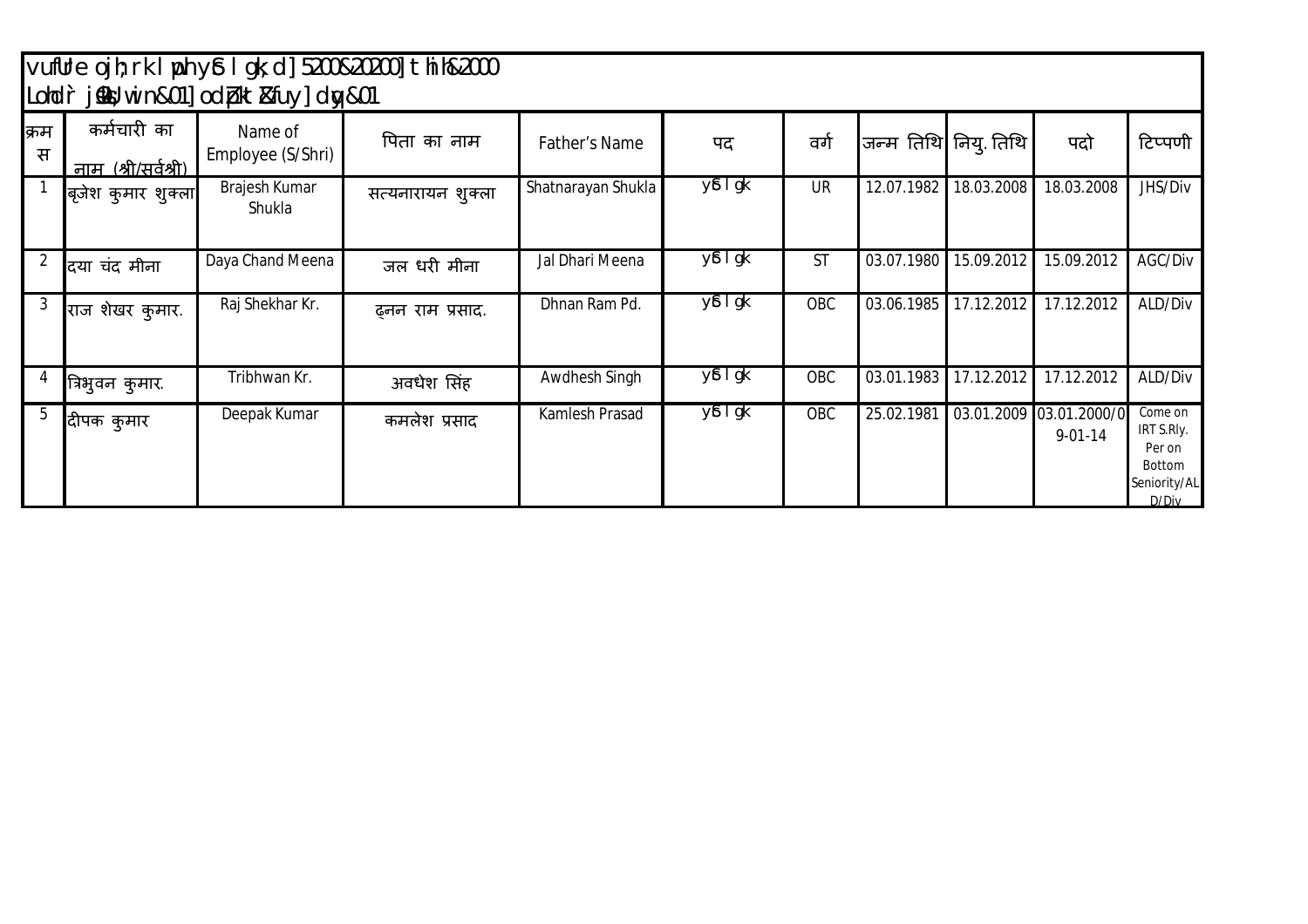|            |                                    | Lohdr j‱;win&10]odpkt&fuy]dy&10 | vufUre ojh; rk I yoh jfM; kxkQj] 9300&34800] thih&4200 |                      |              |           |            |                                 |            |         |
|------------|------------------------------------|---------------------------------|--------------------------------------------------------|----------------------|--------------|-----------|------------|---------------------------------|------------|---------|
| क्रिम<br>स | कर्मचारी का<br>नाम (श्री/सर्वश्री) | Name of<br>Employee (S/Shri)    | पिता का नाम                                            | <b>Father's Name</b> | पद           | वगे       |            | $ $ जन्म तिथि $ $ निय् तिथि $ $ | पदो        | टिप्पणी |
|            | आर. के. कुलश्रेष्ठ                 | R. K. Kulshrestha               | के.के. कुलश्रेष्ठ                                      | K.K. Kulshrestha     | j fM; kxkQj  | <b>UR</b> | 20.09.1963 | 08.01.1987                      | 19.10.2005 | AGC/Div |
|            | एस.एन.पी. यादव                     | S.N.P. Yadav                    | बंगाली राय यादव                                        | Bangali Rai Yadav    | j fM; ksckQj | OBC       | 02.11.1968 | 19.02.1991                      | 11.11.2005 | ALD/Div |
| 3          | शिव प्रसाद                         | <b>Shiv Prasad</b>              | तुलसी राम                                              | Tulsi Ram            | jfM; kxkQj   | <b>SC</b> | 29.07.1980 | 18.04.2006                      | 11.12.2009 | JHS/Div |
| 4          | त्रिभुवन कुमार                     | Tribhuwan Kumar                 | जवाहर लाल                                              | Jawahar Lal          | jfM; kxkQj   | OBC       | 25.01.1975 | 28.05.2007 01.04.2010           |            | ALD/Div |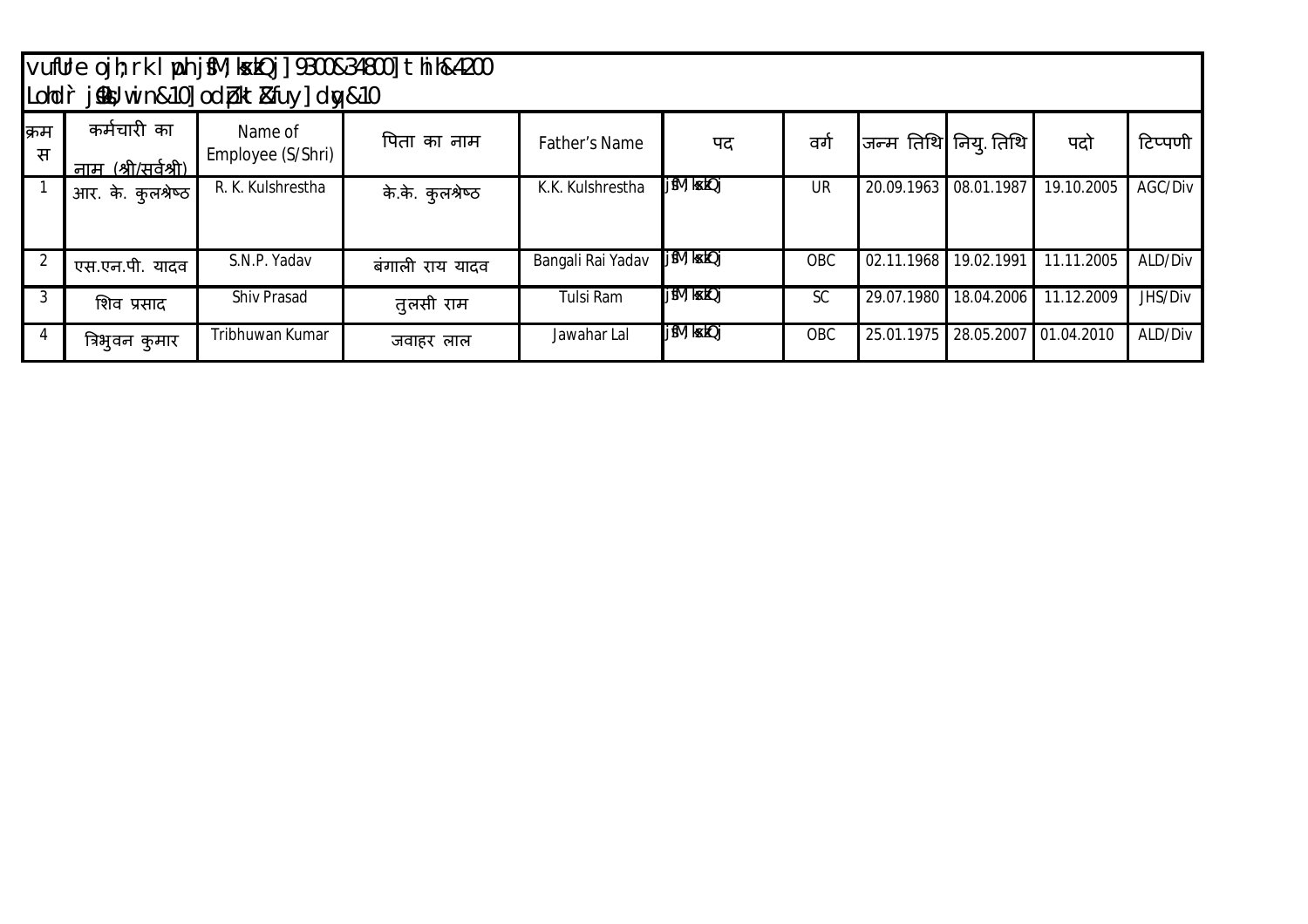|            |                                           | Londr jsks; win&05] odbkt&fuy] dw&05 | vufUre ojh; rk I ph jfM; kxkQj] 5200&20200] thih&2800 |                      |                           |           |                       |                          |            |                                              |
|------------|-------------------------------------------|--------------------------------------|-------------------------------------------------------|----------------------|---------------------------|-----------|-----------------------|--------------------------|------------|----------------------------------------------|
| क्रिम<br>स | कर्मचारी का<br><u>नाम (श्री/सर्वश्री)</u> | Name of<br>Employee (S/Shri)         | पिता का नाम                                           | <b>Father's Name</b> | पद                        | वगे       | जन्म तिथि निय् तिथि । |                          | पदो        | टिप्पणी                                      |
|            | हरि ओम                                    | Hari Om                              | मगंल                                                  | Mangal               | j fM; kxkQj               | <b>UR</b> | 06.07.1989            | 20.12.2012               | 20.12.2012 | AGC/Div                                      |
| 2          | विजय दास                                  | Vijay Das                            | गरीब दास                                              | Gareeb Das           | jfM; kxkQj<br>j fM; kxkQj | <b>UR</b> | 30.04.1979            | 16.04.2002<br>12.06.2014 | 16.04.2002 | Come on<br><b>IRT</b><br>12.06.14<br>JHS/Div |
| 3          | आशुकि शाह                                 | Aashuki Shah                         | अशोक कुमार शाह                                        | Ashok Kumar Shah     | j fM; kxkQj               | <b>SC</b> | 12.03.1982            | 14.08.2014               | 14.08.2014 | ALD/Div                                      |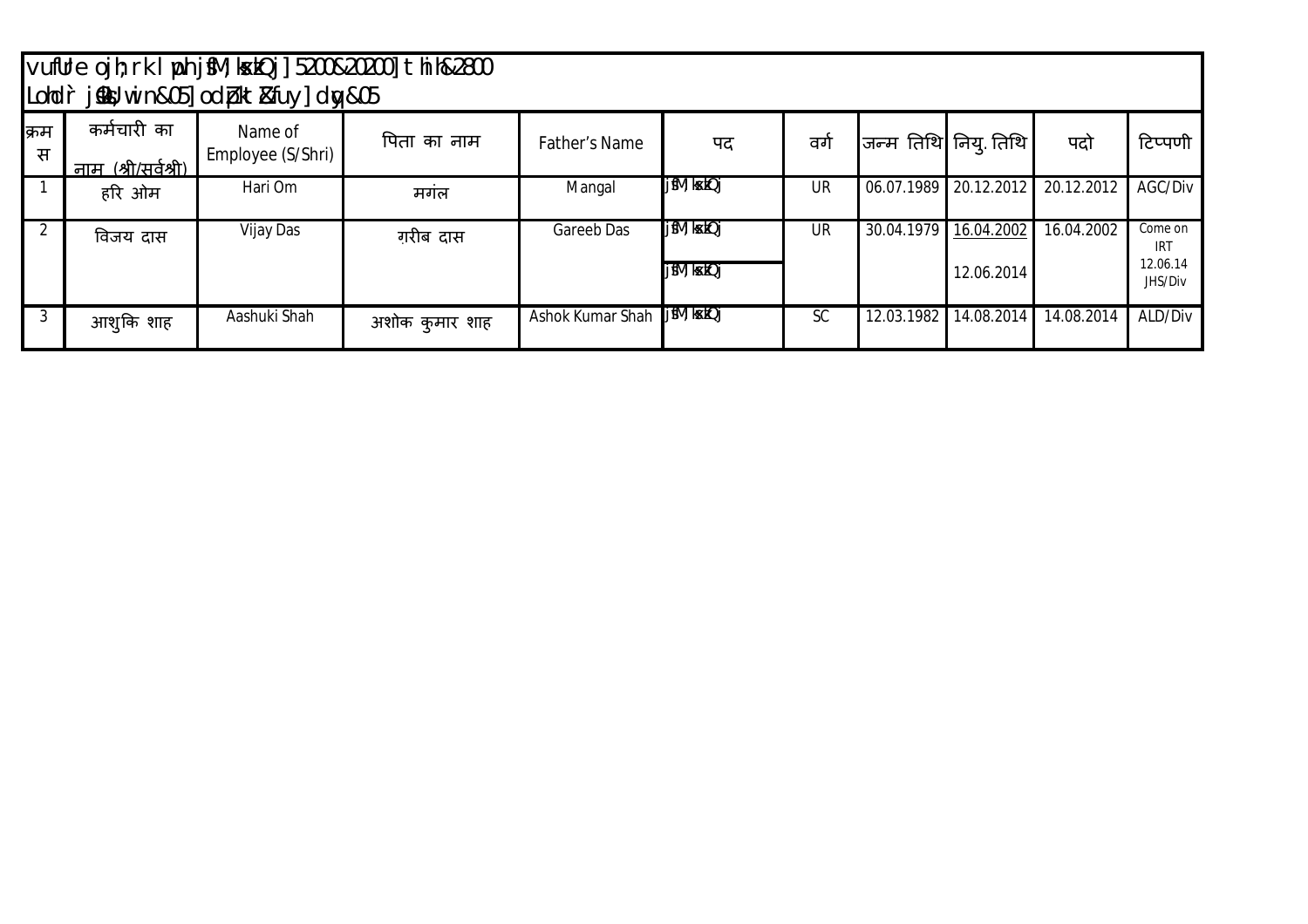## vufUre ojh; rk lyph lh, p, evkb] 9300&34800] thih&4600 Lohd`r j‱l;win&25] od (pkt&fuy] dw&25

| कर्मचारी का          | Name of<br>Employee (S/Shri) | पिता का नाम       | Father's Name                                                                                                                                                                                                                                                                                                       | पद                                                          | वर्ग                                                                                         |                          |            | पदो                                                                                                | टिप्पणी    |
|----------------------|------------------------------|-------------------|---------------------------------------------------------------------------------------------------------------------------------------------------------------------------------------------------------------------------------------------------------------------------------------------------------------------|-------------------------------------------------------------|----------------------------------------------------------------------------------------------|--------------------------|------------|----------------------------------------------------------------------------------------------------|------------|
| एस.एम. शर्मा         | S.M. Sharma                  | छोटे लाल शर्मा    | Chote Lal Sharma                                                                                                                                                                                                                                                                                                    | $\overline{eq}$ ; Lok fujh $\overline{kd}$                  | <b>UR</b>                                                                                    | 10.12.1955               | 04.07.1979 | 01.01.1996                                                                                         | AGC/Div    |
| भूदेव सिंह           | <b>Bhudev Singh</b>          | आगन लाल           | Agan Lal                                                                                                                                                                                                                                                                                                            | ed ; Lok fujh{kd                                            | <b>UR</b>                                                                                    | 10.07.1957               | 18.07.1978 | 08.06.2007                                                                                         | ALD/Div    |
| आर.के. शर्मा         | R.K. Sharma                  | लक्ष्मी चंद शर्मा | Laxmi Chand<br>Sharma                                                                                                                                                                                                                                                                                               |                                                             | <b>UR</b>                                                                                    | 15.08.1957               | 07.11.1981 | 08.06.2007                                                                                         | AGC/Div    |
| अशरफ अली             |                              | वारिश आली         |                                                                                                                                                                                                                                                                                                                     |                                                             |                                                                                              |                          |            |                                                                                                    | ALD/Div    |
| ए.के. कौशल           | A.K. Kaushal                 | जे.पी. कौशल       | J.P. Kaushal                                                                                                                                                                                                                                                                                                        | ed ; Lok fujh{kd                                            | $\overline{\mathsf{ST}}$                                                                     |                          |            | 08.06.2007                                                                                         | ALD/Div    |
| दीपक कुमार प्रधान    | Deepak Kumar<br>Pradhan      | जे.पी. प्रधान     | J.P. Pradhan                                                                                                                                                                                                                                                                                                        |                                                             | <b>UR</b>                                                                                    | 25.06.1958               | 31.10.1983 | 08.06.2007                                                                                         | ALD/Div    |
|                      |                              |                   |                                                                                                                                                                                                                                                                                                                     |                                                             |                                                                                              |                          | 06.08.1988 |                                                                                                    |            |
| बद्री प्रसाद दविवेदी | <b>Badri Prasad Dwivedi</b>  | एस.जी. दविवेदी    | S.G. Dwivedi                                                                                                                                                                                                                                                                                                        | ed ; Lok fujh{kd                                            | <b>UR</b>                                                                                    | 15.07.1963               | 16.06.1987 | 08.06.2007                                                                                         | ALD/Div    |
|                      |                              |                   |                                                                                                                                                                                                                                                                                                                     | e(; Lok fujh{kd                                             |                                                                                              |                          | 08.12.1989 |                                                                                                    |            |
| डी.एस. पिप्पल        | D.S. Pippal                  | एम.आर. पिप्पल     | M.R. Pippal                                                                                                                                                                                                                                                                                                         | e([; Lok fujh{kd<br>eq; Lok fujh{kd                         | $\overline{SC}$                                                                              | 20.07.1964               | 31.03.1987 | 08.06.2007                                                                                         | AGC/Div    |
|                      |                              |                   |                                                                                                                                                                                                                                                                                                                     |                                                             |                                                                                              |                          |            |                                                                                                    |            |
| भगवान दास            | <b>Bhagwan Das</b>           | बी.राम            | <b>B.Ram</b>                                                                                                                                                                                                                                                                                                        | eq; Lok fujh{kd                                             | SC                                                                                           | 08.08.1959               | 30.11.1984 | 08.06.2007                                                                                         | ALD/Div    |
|                      |                              |                   |                                                                                                                                                                                                                                                                                                                     | eq; Lok fujh{kd                                             |                                                                                              |                          | 15.08.1997 |                                                                                                    |            |
| एम.पी. निगम          | M.P. Nigam                   | आर.पी. निगम       | R.P. Nigam                                                                                                                                                                                                                                                                                                          | et ; Lok fujh{kd                                            | $\overline{\mathsf{UR}}$                                                                     | 24.10.1964               | 31.07.1987 | 07.07.2007                                                                                         | JHS/Div    |
| आर.के. सैनी          | R.K. Saini                   | जे.पी. सैनी       | J.P. Saini                                                                                                                                                                                                                                                                                                          | ed ; Lok fujh{kd                                            | <b>UR</b>                                                                                    | 12.12.1963               | 25.07.1987 | 07.07.2007                                                                                         | JHS/Div    |
|                      |                              |                   |                                                                                                                                                                                                                                                                                                                     | $\operatorname{\sf eq}$ ; Lok fujh $\operatorname{\sf kld}$ |                                                                                              |                          |            |                                                                                                    |            |
|                      | नाम (श्री/सर्वश्री)          | <b>Asharf Ali</b> | $\frac{1}{2}$ $\frac{1}{2}$ $\frac{1}{2}$ $\frac{1}{2}$ $\frac{1}{2}$ $\frac{1}{2}$ $\frac{1}{2}$ $\frac{1}{2}$ $\frac{1}{2}$ $\frac{1}{2}$ $\frac{1}{2}$ $\frac{1}{2}$ $\frac{1}{2}$ $\frac{1}{2}$ $\frac{1}{2}$ $\frac{1}{2}$ $\frac{1}{2}$ $\frac{1}{2}$ $\frac{1}{2}$ $\frac{1}{2}$ $\frac{1}{2}$ $\frac{1}{2}$ | <b>Warish Ali</b>                                           | ed ; Lok fujh{kd<br>eq; Lok fujh{kd<br>ed; Lok fujh{kd<br>eq; Lok fujh{kd<br>e(; Lok fujh{kd | $\overline{\mathsf{UR}}$ |            | जन्म तिथि नियु तिथि<br>05.03.1959 01.01.1981<br>04.06.19964 21.07.1988<br>17.05.1993<br>31.07.1987 | 08.06.2007 |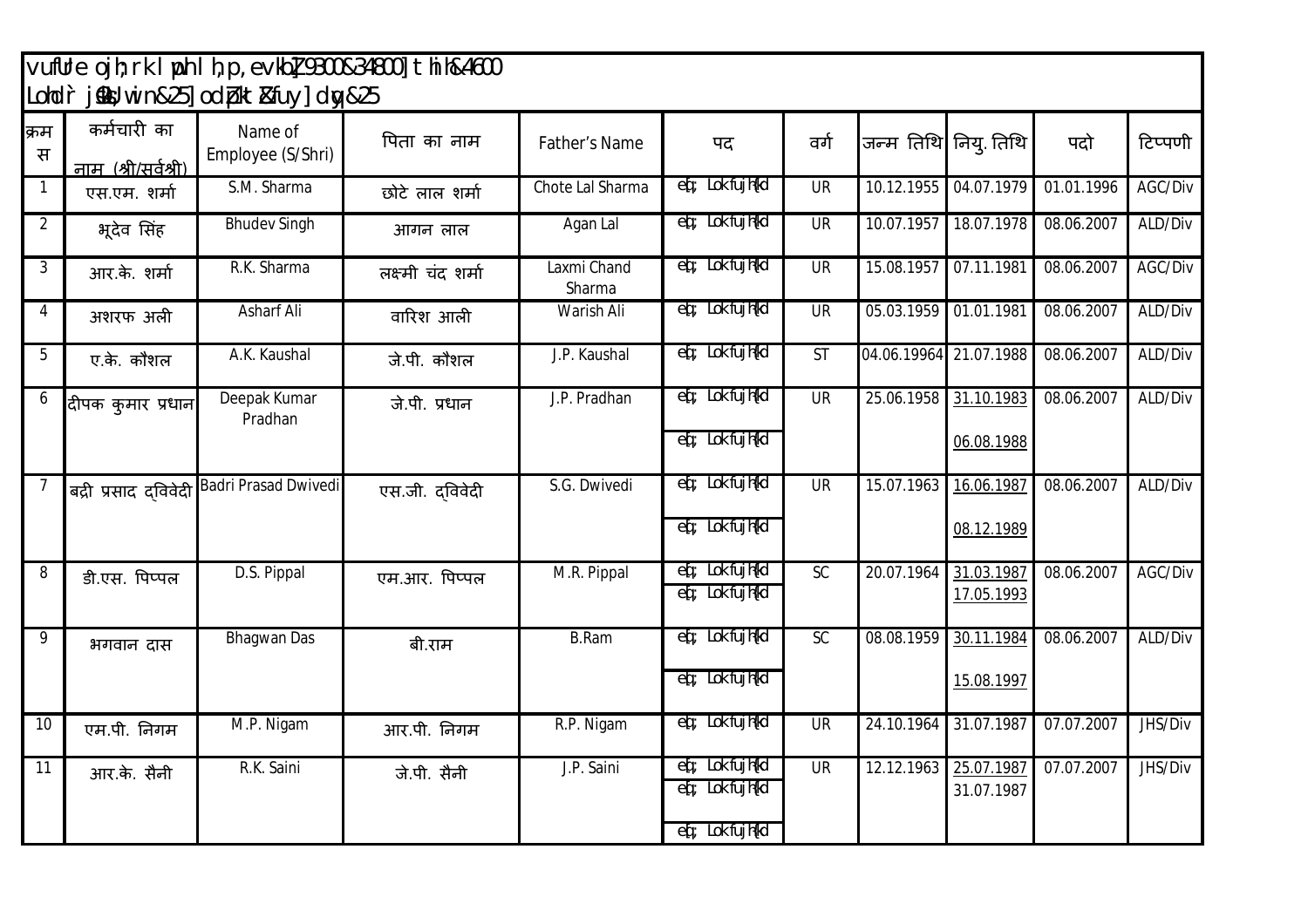| 12 | पी.के. जैन        | P.K. Jain          | टी.सी.जैन       | T.C.Jain       | eq: Lok fujh{kd                                             | <b>UR</b> |            | 30.06.1965 04.04.1989 | 01.08.2007 | JHS/Div |
|----|-------------------|--------------------|-----------------|----------------|-------------------------------------------------------------|-----------|------------|-----------------------|------------|---------|
| 13 | ए.के. शुक्ला      | A.K. Shukla        | सी.पी. शुक्ला   | C.P. Shukla    | eq; Lok fujh{kd                                             | <b>UR</b> | 15.05.1956 | 22.09.1992            | 01.11.2013 | JHS/Div |
| 14 | ए.के. पोद्दार     | A.K. Poddar        | अर्जुन पोद्दार  | Arjun Poddar   | $\overline{eq}$ ; Lok fujh{kd                               | <b>UR</b> | 25.06.1969 | 09.02.1993            | 01.11.2013 | HQ/ALD  |
| 15 | जे.एस. छुहन       | J.S. Chuhan        | सुरेश सिंह      | Shuresh Singh  | eq; Lok fujh{kd                                             | <b>UR</b> | 08.07.1970 | 02.05.1995            | 01.11.2013 | JHS/Div |
| 16 | जनक सिंह          | Janak Singh        | स्व. प्यारे लाल | Lt. Payare Lal | eq; Lok fujh{kd                                             | <b>UR</b> | 07.06.1969 | 19.03.1996            | 01.11.2013 | AGC/Div |
| 17 | विनोद कुमार शर्मा | Vinod Kumar Sharma | आर.एस. शर्मा    | R.S. Sharma    | eq; Lok fujh{kd                                             | <b>UR</b> | 20.06.1958 | 01.03.1987            | 01.11.2013 | ALD/Div |
| 18 | राजेश कुमार       | Rajesh Kumar       | रामबली          | RamBali        | eq; Lok fujh{kd                                             | <b>SC</b> | 27.07.1964 | 30.09.1993            | 01.11.2013 | ALD/Div |
|    |                   |                    |                 |                | $\operatorname{\sf eq}$ ; Lok fujh $\operatorname{\sf kld}$ |           |            | 08.08.2000            |            |         |
| 19 | रमेश कुमार राय    | Ramesh Kumar Rai   | एस.एम. राय      | S.M. Rai       | eq; Lok fujh{kd                                             | <b>UR</b> | 29.09.1971 | 16.11.2000            | 1908.2014  | ALD/Div |
| 20 | रतन कुमार         | Ratan Kumar        | एस.मिश्रा       | S.Mishra       | $\operatorname{eq}$ ; Lok fujh $\operatorname{kd}$          | <b>UR</b> | 18.03.1974 | 16.11.2000            | 1908.2014  | ALD/Div |
| 21 | तेज पाल सिंह      | Tej Pal Singh      | दीनदयाल         | DeenDayal      | $\operatorname{eq}$ ; Lok fujh $\operatorname{kd}$          | <b>SC</b> | 01.07.1983 | 06.09.2006            | 19.08.2014 | JHS/Div |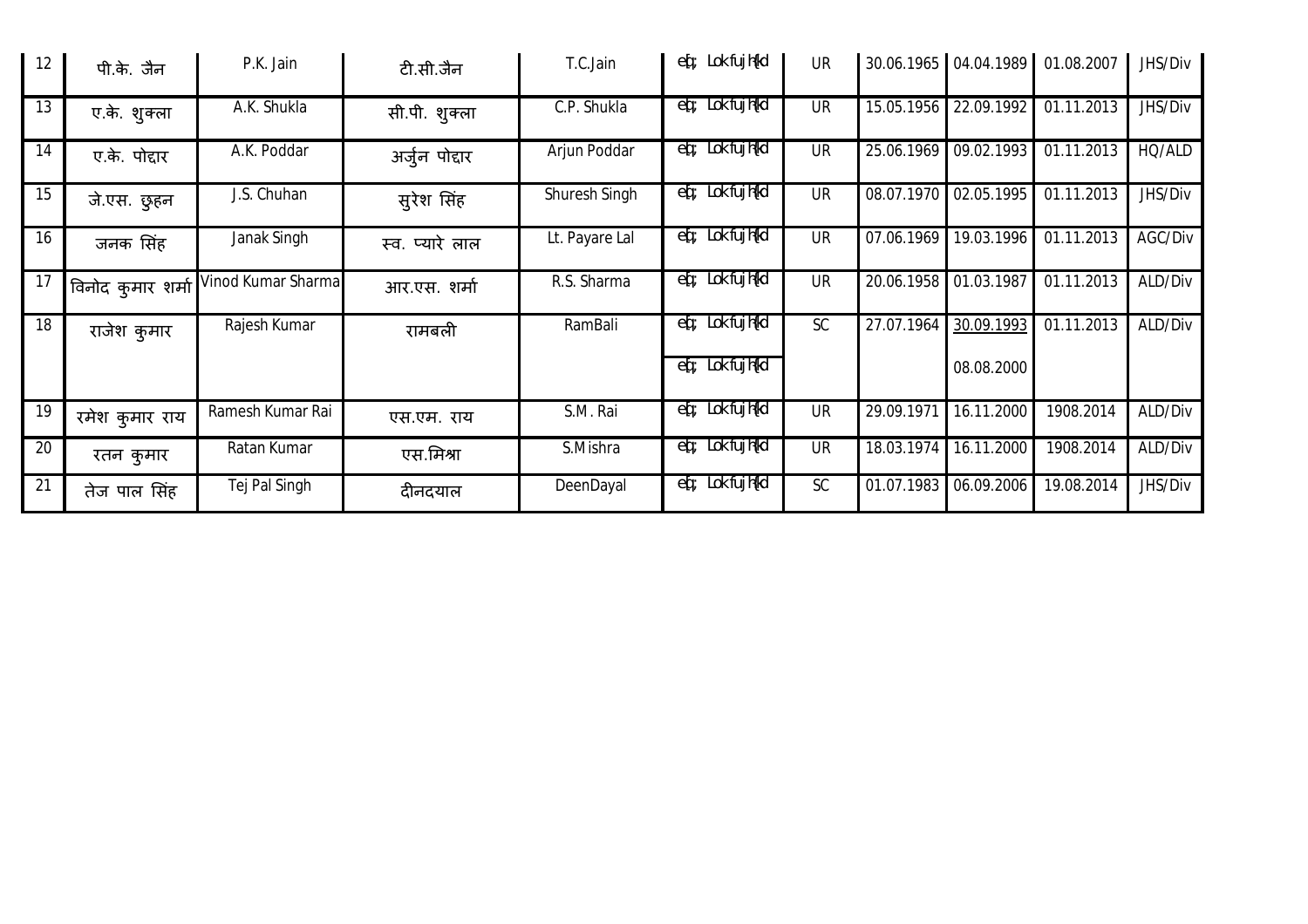## vufUre ojh; rk lwph lh, p, evkb] 9300&34800] thih&4200 Lohdr jsMü; w in&14] od pkt&fuy] d y&14

| क्रम<br>स      | कर्मचारी का<br><u>नाम (श्री/सर्वश्री)</u> | Name of<br>Employee (S/Shri) | पिता का नाम         | Father's Name            | पद          | वर्ग      |            | जन्म तिथि नियु तिथि      | पदो        | टिप्पणी |
|----------------|-------------------------------------------|------------------------------|---------------------|--------------------------|-------------|-----------|------------|--------------------------|------------|---------|
| $\mathbf 1$    | के. नारायण                                | K. Narayan                   | दिल बहुदर           | <b>Dil Bahudar</b>       | Lok fujh{kd | <b>UR</b> | 20.06.1976 | 01.03.2003<br>04.11.2004 | 04.11.2004 | ALD/DIV |
| $\overline{2}$ | क़र्म्वीर सिंह                            | Karmveer Singh               | रामेश्वर            | Rameshwar                | Lok fujh{kd | <b>UR</b> | 02.10.1961 | 11.12.1998<br>20.10.2005 | 20.10.2005 | AGC/DIV |
| 3              | एन.के. गुप्ता                             | N.K. Gupta                   | के.एस. गुप्ता       | K.S. Gupta               | Lok fujh{kd | <b>UR</b> | 01.02.1972 | 16.01.1998<br>29.08.2006 | 29.08.2006 | HQ/ALD  |
| 4              | राम हरि                                   | Ram Hari                     | राम बाबू            | Ram Baboo                | Lok fujh{kd | <b>SC</b> | 20.09.1966 | 05.01.1990<br>08.05.2007 | 08.05.2007 | AGC/Div |
| 5              | ललित कुमार सिंह                           | Lalit Kumar Singh            | चरण सिंह            | Charn Singh              | Lok fujh{kd | <b>UR</b> | 25.05.1982 | 01.08.2007               | 01.08.2007 | AGC/DIV |
| 6              | एस.यू. काजी                               | S.U. Kajee                   | लेट सद्गुद्दीन काजी | Late Sadruddeen<br>Kajee | Lok fujh{kd | <b>UR</b> | 01.01.1963 | 04.08.1990<br>08.12.2007 | 08.12.2007 | JHS/DIV |
| 7              | एस.डी. मंसूरी                             | S.D. Mansuri                 | जी.के. मंसूरी       | G.K. Mansuri             | Lok fujh{kd | <b>UR</b> | 04.07.1980 | 07.01.2007<br>15.11.2011 | 15.11.2011 | JHS/DIV |
| 8              | अतुल गंगवार                               | <b>Atul Gangwar</b>          | रणवीर सिंह          | Ranveer Singh            | Lok fujh{kd | <b>UR</b> | 10.11.1978 | 03.07.2008<br>28.05.2012 | 28.05.2012 | AGC/DIV |
| 9              | शीलेद्र सन्गया                            | Sheeledra Sangaya            | गिरीश सन्गया        | Gireesh Sangaya          | Lok fujh{kd | <b>UR</b> | 25.11.1984 | 27.06.2009<br>08.08.2012 | 08.08.2012 | JHS/DIV |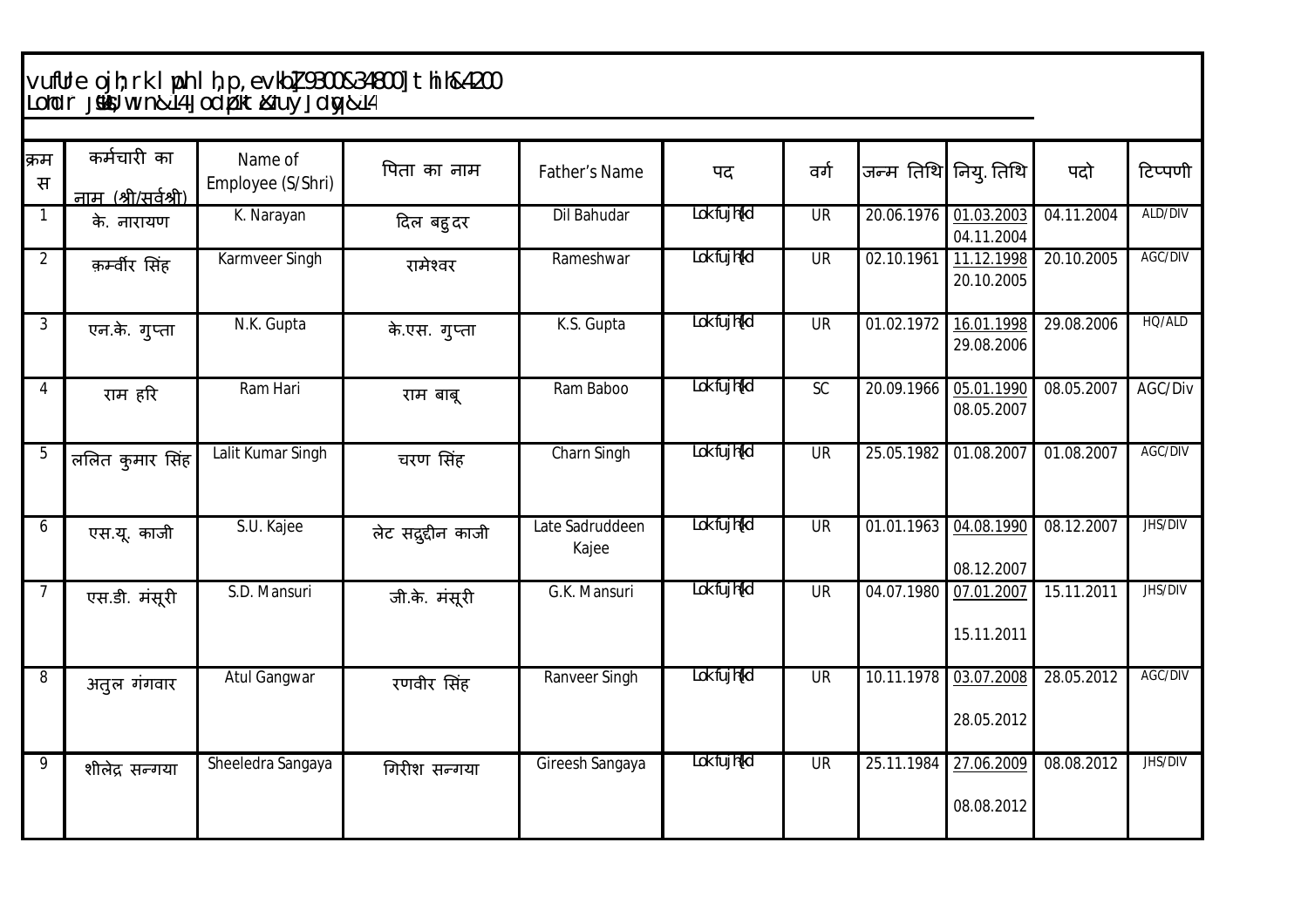| 10 | आर.बी. सेंगर           | R.B. Sengar             | आर.एस. सेंगर | R.S. Sengar  | Lok fujh{kd | <b>UR</b> | 31.12.1969 01.05.1997 | 22.10.2012               | 22.10.2012              | ALD/DIV |
|----|------------------------|-------------------------|--------------|--------------|-------------|-----------|-----------------------|--------------------------|-------------------------|---------|
| 11 | अरविंद कुमार<br>क़ोस्त | Arvind Kumar Kosta      | प्रेम किशोर  | Prem Kishor  | Lok fujh{kd | <b>UR</b> | 22.01.1975            | 16.05.2006<br>27.12.2012 | 27.12.2012              | JHS/DIV |
| 12 | हर्भजन सिंह            | Harbhjan Singh          | तुल्सीदास    | Tulseedas    | Lok fujh{kd | <b>UR</b> | 01.12.1979            | 22.10.2009<br>31.12.2012 | 31.12.2012              | JHS/DIV |
| 13 | एस.एम.कामरान<br>हमीदी  | S.M.kamran<br>Hameedee  | एस.आली हैदर  | S.Ali Heedar | Lok fujh{kd | <b>UR</b> | 05.01.1978            | 16.04.2005<br>01.03.2013 | 01.03.2013              | ALD/DIV |
| 14 | चंद्रशेखर पटेल         | Chandrashekhar<br>Patel | सीताराम      | Seetaram     | Lok fujh{kd | <b>UR</b> |                       | 30.06.1980 03.07.2013    | $\overline{03.07}.2013$ | ALD/DIV |
| 15 | ग्यानेन्द्र सिंह       | Gayanendra Singh        | रामसिंह      | Ramsingh     |             | <b>UR</b> |                       | 19.04.1979 03.07.2013    | 03.07.2013              | ALD/DIV |